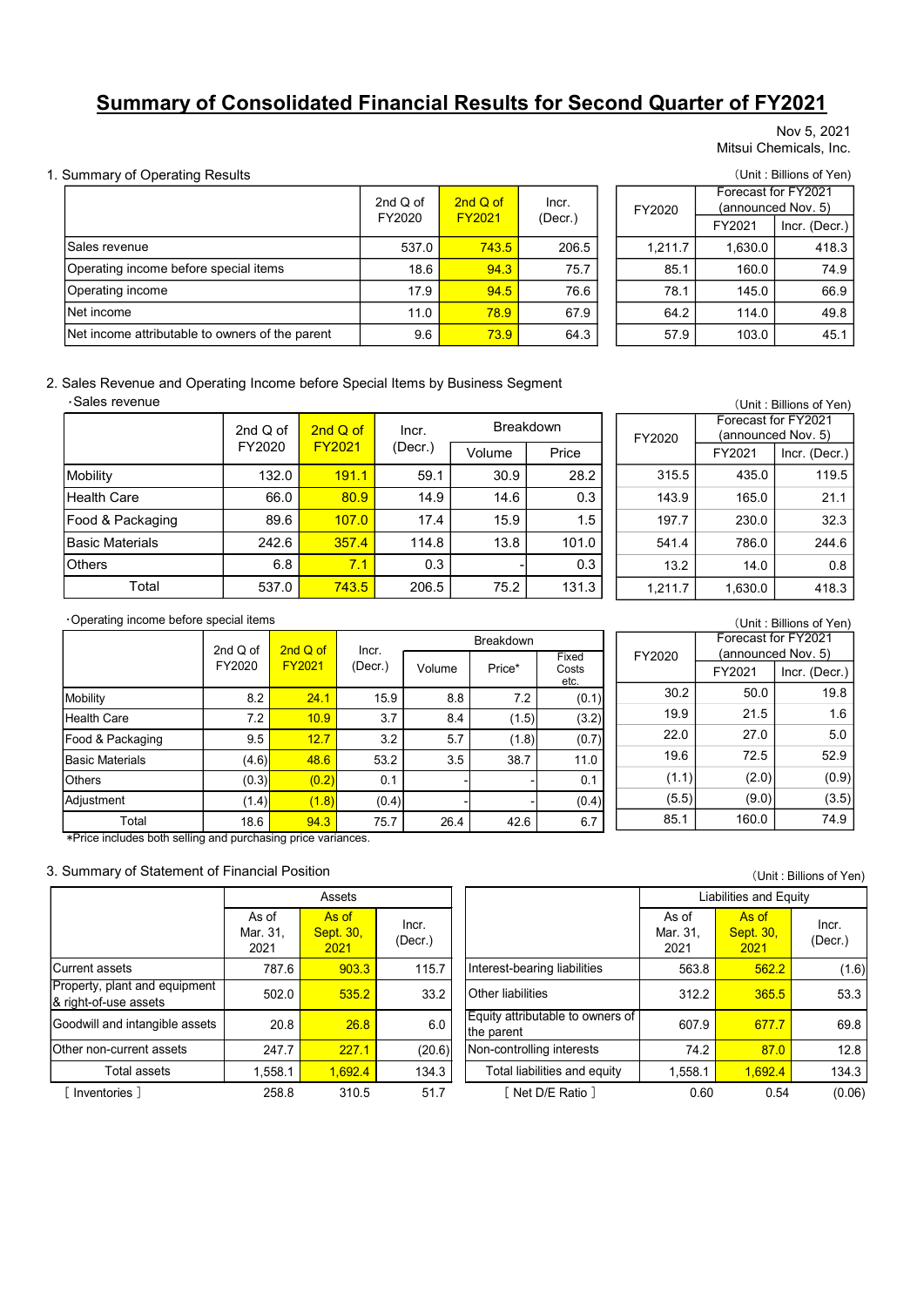#### 4. Summary of Statement of Cash Flows

|                                                | 2nd $Q$ of | 2nd Q of      | Incr.   | FY2020 | Forecast<br>(announo |
|------------------------------------------------|------------|---------------|---------|--------|----------------------|
|                                                | FY2020     | <b>FY2021</b> | (Decr.) |        | FY2021               |
| Cash flows from operating activities           | 111.1      | 62.6          | (48.5)  | 174.3  | 144.0                |
| Cash flows from investing activities           | (39.4)     | (39.5)        | (0.1)   | (77.5) | (175.0               |
| l <i>Free cash flows</i>                       | 71.7       | 23.1          | (48.6)  | 96.8   | (31.0)               |
| Cash flows from financing activities           | (5.7)      | (23.4)        | (17.7)  | (69.0) | 27.0                 |
| <b>O</b> thers                                 | (1.0)      | 1.1           | 2.1     | 3.6    | 0.0                  |
| Net incr (decr.) in cash and cash equivalents  | 65.0       | 0.8           | (64.2)  | 31.4   | (4.0)                |
| Cash and cash equivalents at the end of period | 229.6      | 196.8         | (32.8)  | 196.0  |                      |

|        |               |         |  |        |                                           | (Unit: Billions of Yen) |  |  |
|--------|---------------|---------|--|--------|-------------------------------------------|-------------------------|--|--|
| Q of   | $2ndQ$ of     | Incr.   |  | FY2020 | Forecast for FY2021<br>(announced Nov. 5) |                         |  |  |
| 020    | <b>FY2021</b> | (Decr.) |  |        | FY2021                                    | Incr. (Decr.)           |  |  |
| 111.1  | 62.6          | (48.5)  |  | 174.3  | 144.0                                     | (30.3)                  |  |  |
| (39.4) | (39.5)        | (0.1)   |  | (77.5) | (175.0)                                   | (97.5)                  |  |  |
| 71.7   | 23.1          | (48.6)  |  | 96.8   | (31.0)                                    | (127.8)                 |  |  |
| (5.7)  | (23.4)        | (17.7)  |  | (69.0) | 27.0                                      | 96.0                    |  |  |
| (1.0)  | 1.1           | 2.1     |  | 3.6    | 0.0                                       | (3.6)                   |  |  |
| 65.0   | 0.8           | (64.2)  |  | 31.4   | (4.0)                                     | (35.4)                  |  |  |
| 229.6  | 196.8         | (32.8)  |  | 196.0  |                                           |                         |  |  |

### 5. Accounting Fundamentals

|                                                                     |                |              | 2nd Q of           | 2nd Q of                         | Incr.               |                    | Forecast for FY2021 |                                     |
|---------------------------------------------------------------------|----------------|--------------|--------------------|----------------------------------|---------------------|--------------------|---------------------|-------------------------------------|
|                                                                     |                |              | FY2020             | FY2021                           | (Decr.)             | FY2020             | FY2021              | (announced Nov. 5)<br>Incr. (Decr.) |
| R & D expenses                                                      |                | ¥Billions    | 16.3               | 17.8                             | 1.5                 | 33.8               | 39.0                | $5.2$                               |
| Depreciation & amortization                                         |                | ¥ Billions   | 37.9               | 39.8                             | 1.9                 | 76.6               | 83.0                | 6.4                                 |
| Capital expenditures                                                |                | ¥ Billions   | 41.5               | 93.2                             | 51.7                | 93.2               | 137.0               | 43.8                                |
| Financing incomes & expenses                                        |                | ¥ Billions   | (2.2)              | (2.1)                            | 0.1                 | (3.2)              | (6.0)               | (2.8)                               |
| Interest-bearing liabilities                                        |                | $4$ Billions | 606.5              | 562.2                            | (44.3)              | 563.8              | 627.0               | 63.2                                |
| Net D/E Ratio                                                       |                | percentage   | 0.68               | 0.54                             | (0.14)              | 0.60               | 0.63                | 0.03                                |
| Number of employees                                                 |                | person       | 18,155             | 18,593                           | 438                 | 18,051             | 19,000              | 949                                 |
| Exchange rate                                                       |                | Yen / US\$   | 107                | 110                              | 3                   | 106                | 112                 | 6                                   |
| Domestic standard naphtha price                                     |                | Yen / KL     | 27,600             | 50,600                           | 23,000              | 31,300             | 55,300              | 24,000                              |
| Number of group companies                                           |                | company      | 152                | 154                              | 2                   | 154                | 163                 | 9                                   |
|                                                                     |                |              |                    |                                  |                     |                    |                     |                                     |
|                                                                     |                |              |                    | Annual Dividends per Share (yen) |                     |                    |                     |                                     |
|                                                                     | 1st Q          |              | Interim<br>(2nd Q) | 3rd Q                            | Year-end<br>(4th Q) | Annual             |                     |                                     |
| FY2020 Result                                                       |                |              | 50.00              |                                  | 50.00               |                    | 100.00              |                                     |
| FY2021 Result/Forecast                                              | $\overline{a}$ |              | 55.00              | $\blacksquare$                   | 55.00               |                    | 110.00              |                                     |
| Number of Shares Outstanding (common stock)                         |                |              |                    |                                  | FY2020              | 2nd Q of<br>FY2021 |                     |                                     |
| Number of shares outstanding at term-end (including treasury stock) |                |              |                    |                                  | 204,608,615         | 204,653,315        |                     |                                     |
| Number of shares of treasury stock at term-end                      |                |              |                    |                                  | 8,664,390           | 9,568,473          |                     |                                     |
| Average number of shares                                            |                |              |                    |                                  | 192,454,789 *       | 195,795,294        |                     |                                     |

|         |        | Forecast for FY2021 |                    |
|---------|--------|---------------------|--------------------|
| Incr.   | FY2020 |                     | (announced Nov. 5) |
| (Decr.) |        | FY2021              | Incr. (Decr.)      |
| 1.5     | 33.8   | 39.0                | 5.2                |
| 1.9     | 76.6   | 83.0                | 6.4                |
| 51.7    | 93.2   | 137.0               | 43.8               |
| 0.1     | (3.2)  | (6.0)               | (2.8)              |
| (44.3)  | 563.8  | 627.0               | 63.2               |
| (0.14)  | 0.60   | 0.63                | 0.03               |
| 438     | 18,051 | 19,000              | 949                |
| 3       | 106    | 112                 | 6                  |
| 23,000  | 31,300 | 55,300              | 24,000             |
| 2       | 154    | 163                 | 9                  |

# 6. Dividends

|                                                                            |                | $#$ Billions | 606.5              | 562.2                            | (44.3)              | 563.8                     | 627.0  | 63.2   |
|----------------------------------------------------------------------------|----------------|--------------|--------------------|----------------------------------|---------------------|---------------------------|--------|--------|
| let D/E Ratio                                                              |                | percentage   | 0.68               | 0.54                             | (0.14)              | 0.60                      | 0.63   | 0.03   |
| lumber of employees                                                        |                | person       | 18,155             | 18,593                           | 438                 | 18,051                    | 19,000 | 949    |
| xchange rate                                                               |                | Yen / US\$   | 107                | 110                              | 3                   | 106                       | 112    | 6      |
| omestic standard naphtha price                                             |                | Yen / KL     | 27,600             | 50,600                           | 23,000              | 31,300                    | 55,300 | 24,000 |
| lumber of group companies                                                  |                | company      | 152                | 154                              | 2                   | 154                       | 163    | 9      |
| vidends                                                                    |                |              |                    |                                  |                     |                           |        |        |
|                                                                            |                |              |                    | Annual Dividends per Share (yen) |                     |                           |        |        |
|                                                                            | 1st Q          |              | Interim<br>(2nd Q) | 3rd Q                            | Year-end<br>(4th Q) | Annual                    |        |        |
| FY2020 Result                                                              | $\blacksquare$ |              | 50.00              | $\blacksquare$                   | 50.00               | 100.00                    |        |        |
| FY2021 Result/Forecast                                                     | $\blacksquare$ |              | 55.00              | $\blacksquare$                   | 55.00               | 110.00                    |        |        |
| umber of Shares Outstanding (common stock)                                 |                |              |                    |                                  |                     |                           |        |        |
|                                                                            |                |              |                    |                                  | FY2020              | 2nd Q of<br><b>FY2021</b> |        |        |
| Number of shares outstanding at term-end (including treasury stock)        |                |              |                    |                                  | 204,608,615         | 204,653,315               |        |        |
|                                                                            |                |              |                    |                                  | 8,664,390           | 9,568,473                 |        |        |
| Number of shares of treasury stock at term-end<br>Average number of shares |                |              |                    |                                  | 192,454,789 *       | 195,795,294               |        |        |

### 7. Number of Shares Outstanding (common stock)

|                                                                     | FY2020           | 2nd Q of<br><b>FY2021</b> |
|---------------------------------------------------------------------|------------------|---------------------------|
| Number of shares outstanding at term-end (including treasury stock) | 204,608,615      | 204,653,315               |
| Number of shares of treasury stock at term-end                      | 8.664.390        | 9.568.473                 |
| Average number of shares                                            | 192.454.789 *    | 195,795,294               |
|                                                                     | *2nd Q of FY2020 |                           |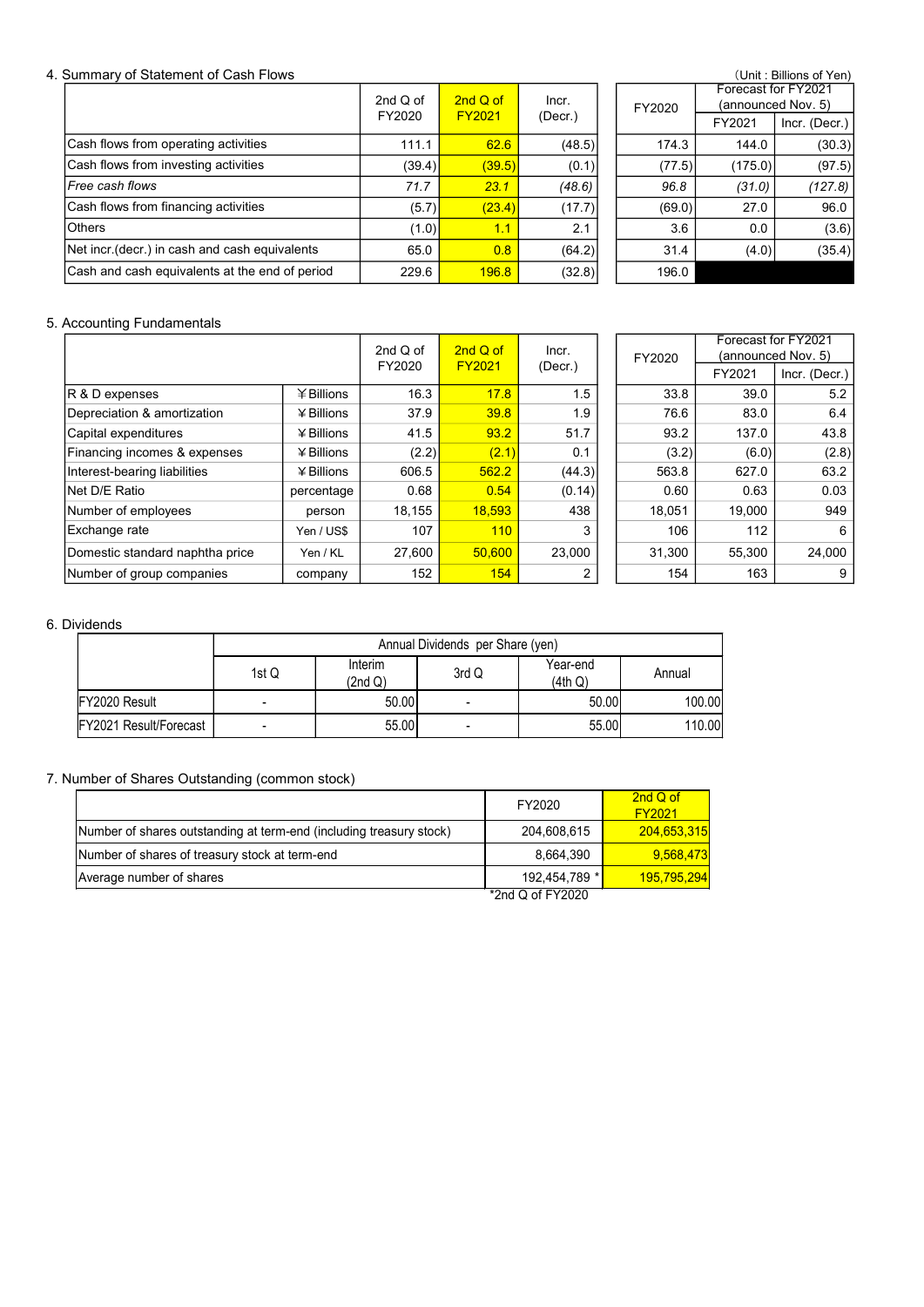# 1. Operating Results

# (1) Overview

In the fiscal period under review (the six-month period from Apr 1, 2021 to Sept 30, 2021, hereinafter the "first half"), although the global spread of the coronavirus continued to remain, there were signs of the economic recovery due to wide availability of vaccines mainly in developed countries. In Japan as well, the economy continued to be impacted by the spread of the coronavirus but signs of recovery were visible mainly in the manufacturing sector, as the vaccination has expanded. On the other hand, the economy suffered increase of crude oil prices and deceleration of automotive production, which must be carefully monitored.

The Mitsui Chemicals Group (hereafter "the Group") reported the following operating results for the first half as follows. The Group has applied operating income before special items as a management indicator, which is operating income excluding non-recurring items.

|                                        |                      |                                                           |                         | (Billions of Yen)                                                                    |  |
|----------------------------------------|----------------------|-----------------------------------------------------------|-------------------------|--------------------------------------------------------------------------------------|--|
|                                        | <b>Sales Revenue</b> | <b>Operating Income</b><br>before Special<br><b>Items</b> | <b>Operating Income</b> | <b>Net Income</b><br><b>Attributable to</b><br><b>Owners of the</b><br><b>Parent</b> |  |
| First half                             | 743.5                | 94.3                                                      | 94.5                    | 73.9                                                                                 |  |
| Same period of<br>previous fiscal year | 537.0                | 18.6                                                      | 17.9                    | 9.6                                                                                  |  |
| <b>Difference</b>                      | 206.5                | 75.7                                                      | 76.6                    | 64.3                                                                                 |  |
| Ratio (%)                              | 38.5                 | 407.6                                                     | 427.9                   | 670.1                                                                                |  |

Sales revenue increased 206.5 billion yen, or 38.5%, compared with the corresponding period of the previous fiscal year to 743.5 billion yen. This was mainly attributable to increase in sales prices due to higher naphtha and other raw materials and fuel prices, in addition to higher sales volume in each segment as economic activities have resumed.

Operating income before special items was 94.3 billion yen, an increase of 75.7 billion yen or 407.6% year on year. This result was due to favorable terms of trade as a result of higher overseas market prices of Bisphenol A, in addition to higher sales volume in each segment and improved share of profit (loss) of investments accounted for using equity method.

Operating income was 94.5 billion yen, increased 76.6 billion yen or 427.9% year on year. This result was mainly due to the increase of operating income before special items.

Financial income/expenses improved 0.1 billion yen year on year to 2.1 billion yen loss, due to improved foreign exchange gains and losses, although reversal of allowance for doubtful accounts in the corresponding period of the previous fiscal year was no longer booked.

As a result of the aforementioned factors, **income before income taxes** amounted to 92.4 billion yen, an increase of 76.7 billion yen or 486.5% year on year.

Net income attributable to owners of the parent after accounting for income taxes and non-controlling interests was 73.9 billion yen, an increase of 64.3 billion yen or 670.1% compared with the corresponding period of the previous fiscal year. Basic earnings per share for the period were 377.64 yen.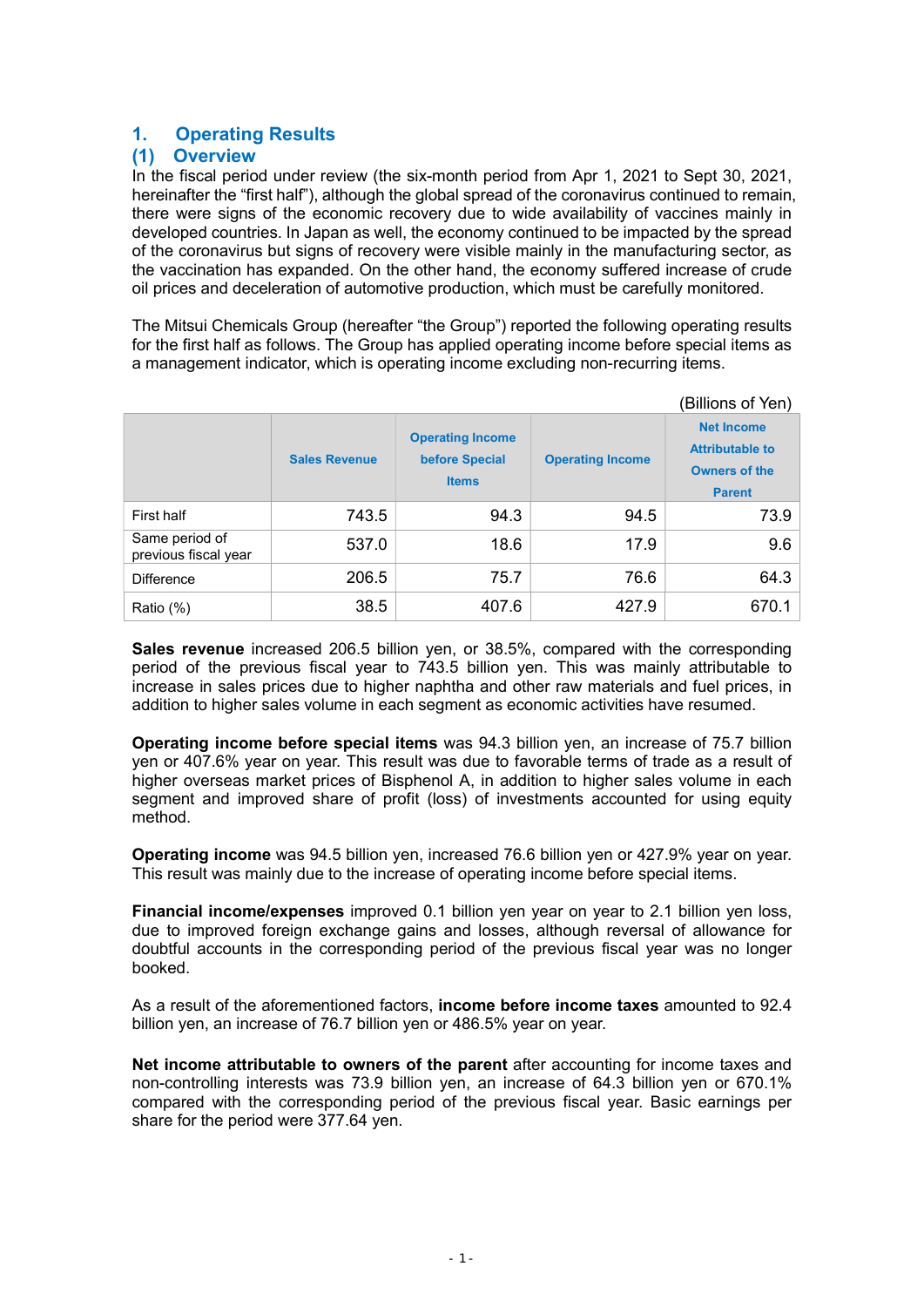# (2) Results by Business Segment

The status of each segment during the first half is as follows.

#### **Mobility**

Sales revenue increased 59.1 billion ven compared with the corresponding period of the previous fiscal year to 191.1 billion yen and comprised 26% of total sales. Operating income before special items increased 15.9 billion yen to 24.1 billion yen year on year. The increase in income was due to recovery of production volume in automotive industry.

In elastomers, performance compounds and overseas polypropylene compound, the Group captured demand and sales remained healthy.

In performance polymers, the Group captured demand and sales remained healthy for ICT-related products.

In solution business, sales remained same level as the corresponding period of the previous fiscal year due to prolonged delay of the development of prototyping.

#### Health Care

Sales revenue increased 14.9 billion yen year on year to 80.9 billion yen and comprised 11% of total sales. Operating income before special items increased 3.7 billion yen to 10.9 billion yen, mainly due to healthy sales in vision care materials.

In vision care materials, the Group captured demand and sales remained healthy for ophthalmic lens materials.

In nonwoven fabrics, sales of masks stayed healthy but sales of medical gowns have declined.

In dental materials, the Group captured demand and sales remained healthy mainly in Europe.

#### Food & Packaging

Sales revenue increased 17.4 billion yen compared with the same period of the previous fiscal year to 107.0 billion yen and comprised 14% of total sales. Operating income before special items increased 3.2 billion yen to 12.7 billion yen year on year, due to healthy sales in coatings & engineering materials and performance films and sheets.

In coatings & engineering materials, the Group captured demand and sales remained firm.

In **performance films and sheets**, sales were mainly firm in ICT-related industrial films and sheets.

In agrochemicals, overseas sales were healthy.

#### Basic Materials

Sales revenue increased 114.8 billion yen compared with the same period of the previous fiscal year to 357.4 billion yen and accounted for 48% of total sales. Operating income before special items increased 53.2 billion yen to 48.6 billion yen, due to higher overseas market of prices of Bisphenol A and inventory revaluation gain, which was resulting from the higher naphtha and raw material prices.

Naphtha cracker operating rates were higher than the same period of the previous fiscal year due to increased demand of downstream products. Sales of polyethylene and polypropylene were affected by higher demand in the domestic economy.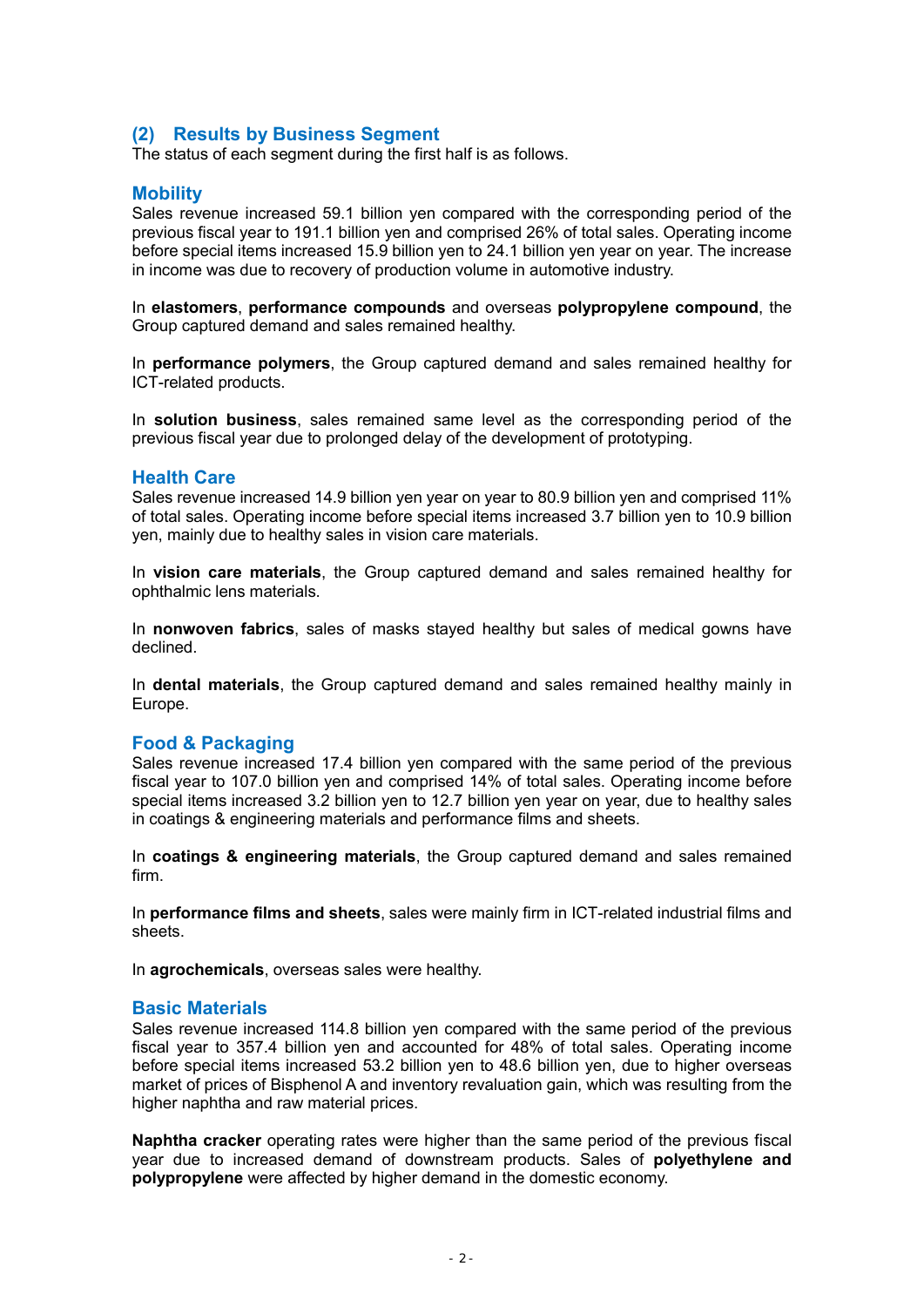# **Others**

Sales revenue increased 0.3 billion yen compared with the same period of the previous fiscal year to 7.1 billion yen and comprised 1% of total sales. Operating income before special items was 0.2 billion yen loss, increase of 0.1 billion yen compared to the same period of the previous year.

# 2. Financial Position

# (1) Status of Assets, Liabilities and Net Assets

Total assets at the end of the first half stood at 1,692.4 billion yen, an increase of 134.3 billion yen compared with the end of the previous fiscal year.

Total liabilities at the end of first half increased 51.7 billion yen compared with the previous fiscal year-end to 927.7 billion yen. Interest-bearing debt amounted to 562.2 billion yen, a decrease of 1.6 billion yen compared with the previous fiscal year-end. As a result, the interest-bearing debt ratio was 33.2%, a decrease of 3.0 percentage point.

Total equity was 764.7 billion yen, an increase of 82.6 billion yen compared with the previous fiscal year-end. The ratio of equity attributable to owners of the parent was 40.0%, an increase of 1.0 percentage point.

Accounting for the aforementioned factors, the net debt-equity ratio stood at 0.54 at the end of the fiscal year, 0.06 point decrease from the previous fiscal year-end.

# (2) Cash Flow Status

Cash and cash equivalents (hereafter called "net cash") at the end of the first half increased 0.8 billion yen to 196.8 billion yen compared with the previous fiscal year-end.

#### Cash Flows from Operating Activities

Net cash provided by operating activities decreased 48.5 billion yen to 62.6 billion yen due to increase of working capital, despite of higher income before income taxes.

#### Cash Flows from Investing Activities

Net cash used in investing activities increased 0.1 billion yen to 39.5 billion yen due to increase of cash outflows from capital expenditure, despite of proceeds of shares of subsidiaries.

#### Cash Flows from Financing Activities

Net cash used in financing activities increased 17.7 billion yen to 23.4 billion yen due primarily to increase of repayments of interest-bearing debt.

# 3. Forecast for Fiscal 2021 (Year Ending March 31, 2022)

# (1) Overview

Revised financial forecasts are based on the following assumptions:

a) Exchange rate for the full year is 112 yen/US\$ (Oct – Mar:114 yen/US\$)

b) Average price of domestic naphtha is 55,300 yen/kl (Oct – Mar:60,000 yen/kl)

Based on the Group's performance in the first half, incomes are expected to be higher than previously announced due to higher overseas market prices of Bisphenol A.